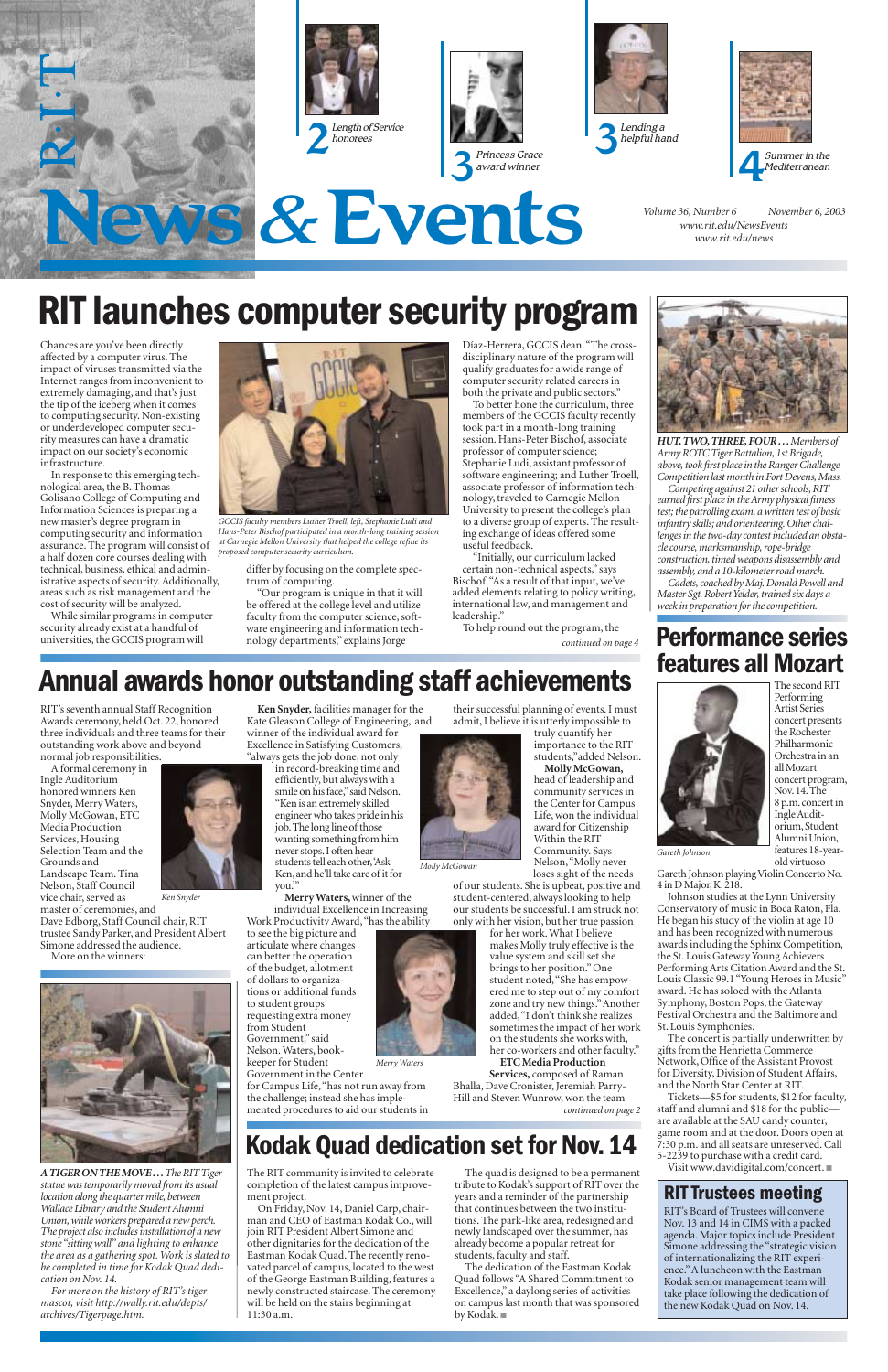A packed audience filled RIT's Fireside Lounge for the annual Length of Service reception,Oct.15,honoring the dedication and longevity of employees.RIT President Albert Simone addressed the crowd that came to salute and celebrate those employ-

ees heralded for five,10, 15,20,25,30,35 and 40 years of service to RIT.

**40 Years—R.** Roger Remington, Pellegrino Nazzaro

**35 Years—**James Miller,Gerard Walter, Jack Clarcq, Harvey Carapella, Elizabeth

plated plaques; and the 35-year employees received gift certificates to Gallery r, RIT's Park Avenue artstudents' venue. A donation to the Length of Service Scholarship Program has been made in the name of the 40 year employees.

Skyer, Laurie Brewer, Delbert Dagel, Myra Pelz, Paul Allen, Sarah Perkins, Gary Gasper, Peter Schragle, Gracie Gladney, Angela Spano,Jeanette Tydings,Wanita Schwartz

**20 Years—**Douglas MacKenzie,Glenn Miller, Susan Hickey,

O'Brien,Warren Goldmann, Frank Annunziata,Robert Brown,Owen Butler, John Karpen, Swaminathan Madhu, David Murdoch, Jean-Guy Naud,Daryl Sullivan,James Troisi

Gary Prokop,Sara Widlund, Barbara Vito,David Watson, Robert Keough, Colleen Freeman, Muriel Gerardi,Mary Redfearn,Joan Carr, Vienchaleun Kettavong, Stanley Bissell,Darcy O'Dell, Gloria Jones,Valerie Pille, Kevin Buck,

**30 Years—**John Juanita Jackson,

Eileen Biser, Glenda Senior, Richard Schonblom, Marsha Young, Valerie Yust, R. Greg Emerton,Stephen Wilkins,Linda Garfinkel, John Conklin, Paul Grebinger, Gerald Takacs, Luvon Sheppard, Max Lenderman, Ronald Amberger, Carol Whitlock, De Lois Crawford, Sandra Jischke, Brian Barry

25 Years-Jacalyn Hall, Howard Brock, Loyi Chung, Eugene Clark, Chandra McKenzie, Jeanne Wells, Sandra Grooms, Samuel Holcomb, Margaret Hoblit, Lee Twyman, Anne Van Ginkel, Elaine Tandy, Robert Baker,Ella Kaigler,Vincent Samar, William Newell, Joellen Shaffer, Russell Kraus,Victoria Aspridy,Victoria Robinson, Dian Miller, Stuart Hughes, Julius Chiavaroli,Janet Olivieri,Robert Easton, Francis Domoy, Carol Richardson, Susan Fischer, Kenneth Hsu, Sam Abrams, Michael Stinson, Howard LeVant, Solange

Meadows,Karen Snell,David Sumberg, Ann Bonadio,Carol Convertino,Janice Strine, Robert McVean, Karen Proctor, David Mathiason, Fritz Yambrach, Leonard Urso,Patricia Billies,Leslie Taylor,Thomas Callaghan,Daryl Johnson,Alan Entenberg, Ibrahim Turkman, Margaret Sakamoto, Dorothy Yax, Sora Sachs, Birgit Hafner, Theodore Passarell, Dorothy Guinan, Scott Blondell, Robb Adams, Donald Savage Jr., Scott Smith, Donna Lambe, Richard Morse

15 Years-Kimeley Shearer, David Lake, Merry Waters, Jody Sidlauskas,, Elizabeth Dopp,Raghuveer Rao,Tamara Bain,, William Finch,Gretchen Burruto,Thomas Garland, Jonathan Hopkins, Moune Douangtavilay, Marisa Psaila, Sharon DiFelice, Wendy Dimatteo, Carolyn Hayes, Melissa Van Hall, Mary Ann Tantalo, Frances Denormand,Daniel Kennedy, Daniel Bragg Jr., Michelle Hawver, Bonnie

Mumford, Teresa Kellett, Jeffrey Lessard, Colleen McGuinness-Clarke,Deborah Kingsbury,Paul Allen,William Daniels, Patricia Whalley, Katherine Gorman, Sharon Emerson, Scott Boone, Bonnie Travaglini, Susan Terrano, Charles Swain, Joann Ziobrowski, Karen Christie, Nancy Ciolek,David Crumb,Alejandro Engel, Timothy Engstrom, Mark Hopkins, Thomas Hopkins,Elizabeth Kmiecinski, Santosh Kurinec,Thomas Lightfoot,

Thireos,Robert Glitch, Robert French, Susan Joseph,Janet Helmuth,Lon Chase,Wanda Szpunar-Lojasiewicz, Geoffrey Poor, Irene Evans, Margaret Brophy, Linda Bryant, Glen Hintz, Hany Ghoneim, James Heliotis,Douglas Rhonda Baker,Ardelia Parker,Heather Mau,Tonya Brooks,Crissey Moore,Karen Vignare, Timothy Trostle, Scott Canaan, Scott Wolff, Ann Ballou, Stephen Campbell,Ryan Giglia,Careen Shumway-Barreto, Carol Westcott, Damon Betlow, Robert Fleck, Martin Haas, Risa Robinson, Tanya Schueler-Choukairi,David Robinson, Thomas Grimsley, James Bundy Jr.,Mary Lamb,Tara Loomis,Joyce Murphy, Peter Bajorski, Karen Beiter, Lisa Monette,Mark Pfuntner,Marjorie Zack, Rhonda Laskoski, Elaine Merritt, Mark Stoddard, Rose Thomas, Mary Barnard, Ann Cordy, Charon Sattler, Matthew Clark, Mark Chast, Shawn Whiteside, Camille

Ford, Ronald Fulle, Roger Gaborski, Luane Haggerty, Bruce Hartpence, Jeffrey Heintz, Edith Hemaspaandra, Bruce Kahn, James Leone, Richard Newman, Duane Palyka, James Perkins, Donna Reid, Johnny Robinson, Mitchell Rosen, Michael Ruhling,Vincent Serravallo,Elissa Spada, Susan Stella, Kurt Stoskopf, Anthony Vodacek, Thomas Warfield, John Wellin, Delelegne Woldmedhin, Kathleen Crouse, Beverly Murrell,William Brinklow, Michael Crittenden, Stephen Guida, Kerry Egerton, Kathleen Freitas, Noboru Ohta, David Yates

Following the Length of Service reception,the 25-,30-,35-,and 40-year employees attended a lunch at the RIT Inn & Conference Center.The 25-year employees received prints by artist and retired RIT professor employees received gold-*and R. Roger Remington*

Eric Bellman; the 30-year *RIT's 40-year employees: Pellegrino Nazzaro* 

Jennifer Jess, Jeffrey Lasky, Katherine Willson, Zerbe Sodervick, Curtis Hawthorne, Martha Riley, Jacqueline Montione-Baldwin, Russell Tripoli, Sharron Webster, Connie Labarre, Ronald Kelly, Martin Pigott, Bruce Teuscher, Beverly Gburski, Joseph Nairn, Barbara Young, Florence Layton, Kathy DeLorme, Barbara Carney, Marianne Gustafson,Susan Kurtz,J.Martin Zinaman,Kristen Waterstram-Rich, William Vanderveer, Karen Quinn, Nicolas

Navalgund Rao,Patrick Scanlon,Alan Singer, Bruce Smith,Loret Steinberg, David Strom, Richard Tannen, Jeff Weiss,Wilma Wierenga, Maria



Whitely,James Biser, *RIT's 35-year employees*

Angotti, Constance Duncan,Jacqueline Stratmann, Elizabeth Morrow, Joseph Kingsley, Sandra White, Carol Sirkovich, Lisa Markidis, Pamela Wedgwood

10 Years-Ruby Shipman, Marcia Carroll, Daniel Johnson, Judith Levy, L. Rosenberg, Robert Paine, Kerry Hughes, Linda Rossiter, Michelle Magee, Sara Connor, Frank Romano, Clarence Titus, Ruby Bedward, Jeannine Tuttle, Michael Cross, Jody Nolan, Margaret Ferber, Debra Dewey, Roxanne Hill, Gail Tobin, Cheryl McLean, Mary Bellanca, Nancy Herbert, Donna McGowan,Karl Hirschman,Diane Selleck, James Jacobs Jr., Douglas Manchee

Joshua Goldowitz, Donna Willome, Kathy Varone, Kristian Kemp, Brooke Durland, Marc Marschark, Peter Lalley, Freddie

Allison,James

Zukoski,Dina Stier, Poung Kounnavong, Roberley Bell, Stephanie Cole, Paul Craig, Peter Ferran, Diane Forbes,M.Ann Howard,Theresa Jones, Bruce Meader, Jose Naveda, Christina Nelson, Marianne O'Loughlin, Elissa Olsen,Carol Petote,Marla Schweppe, Maureen Valentine, Mary Vreeland, Richard Gillespie, Terri Stevens, Jarvis Morris,Thomas Parker,Christine Fisher, Roger Glitch, Janice Heard, Timothy Sullivan, Margaret Meyers, Tracy Clark, Elizabeth Papageorge,Lynne Stocum, Sandra Jones,Alan Cutcliffe,Terry Monroe

5 Years-Trudy Howles, Jare Allocco Allen, Tina Karol, Scott Nichols, Anne Stevens, Michael Hmar, Sam Lopez, Calenthia Moore, Jason Brown, Christina Chafel, James Vallino, Donald Boyd, Christopher Youngs, Roch Whitman, Spencer Kim, Stephen Kofron, Michael Riordan, Hysha Robinson,Edwin Weymouth,Dianne Spang, Donald Davis, Jean Spence-Peroni, Beth Livecchi, Daniel Hickey, Joanna Van Chieri, Marybeth Martin, Susan Pitoniak,

Larry Buckley, John Roche,Axel Schreiner, Brandon Sanchez, Bruce Tolleson, Michele Berger,David Castro, Barbara Milliman,Linda Caraglio,Sylvia Perez-Hardy, Shauna Newcomb, Laura Merrill, Pamela Lloyd,

Yvette Chirenie,

Aidala,Jack Beck, Hans-Peter Bischof, Marianne Buehler, Peter Byrne,Cynthia Campbell, Robin Cass, Richard DeMartino, **Nancy** Doubleday, Rebecca Edwards,Allen

#### **2** News & Events **News 2003**

# **RIT's Length of Service honorees: Celebrating dedication and longevity**



*RIT's 30-year employees*



award for Excellence in Satisfying Customers. Nelson commented,"The high degree of professionalism in their work enables RIT to give the best possible

impression of the university and its technical expertise. Their commitment and dedication are extraordinary. They are an absolute delight to work with, their talents are awesome and their contributions to this university are incomparable." **The Housing Selection Team,** composed of Becky Abbott, Darlene Campbell, Jody Curry, Carla DiLella, Liane Fitzgerald, Brenda Harding, Wendy Hagele-Stopf, Kurt Ingerick, Sharon Kompalla, Ellie

Rosenfield, Nancy Simonds, Rona Skinner and Scott Sylvester, won the team award for Excellence in Increasing Work Productivity. "The team

worked effort-

lessly to create a new housing selection process that would be more studentcentered, effective and efficient. This team started from scratch, deciding to eliminate the old lottery system and create a new

process that utilized technology, reduced workload and time commitment for staff and simplified an overwhelmingly complicated process for students. This team had an attitude of 'can-do' and never lost sight of the needs of our students," said Nelson. **RIT's Grounds and Landscape**



award for **Citizenship** Within the RIT Community. The team, composed of Bill Ackley, Bill Brinklow, Bob Conrow, Jeff Flowerday, Chris Furnare, Bill Hamilton, Fred

Hul, Rick Israelson,

Eric Kimball, Bonnie Majestic, Jeremy Mosman, Bob Parker, Marty Pigott and Jim Proctor,"has consistently and selflessly supported the needs of other campus groups, demonstrating a desire to provide

value-added service, giving thoughtful consideration to enhancing campus events and venues. This team has worked dili-

gently to create a more beautiful environment that promotes social interaction and pride. Their hard work has greatly enhanced the sense of community pride in our campus and the promotion of community interaction and spirit," added Nelson. ■

### **Staff Awards**

*(from page 1)*



*ETC Media Production Services* 

*The Housing Selection Team*



*RIT's Grounds and Landscape Team*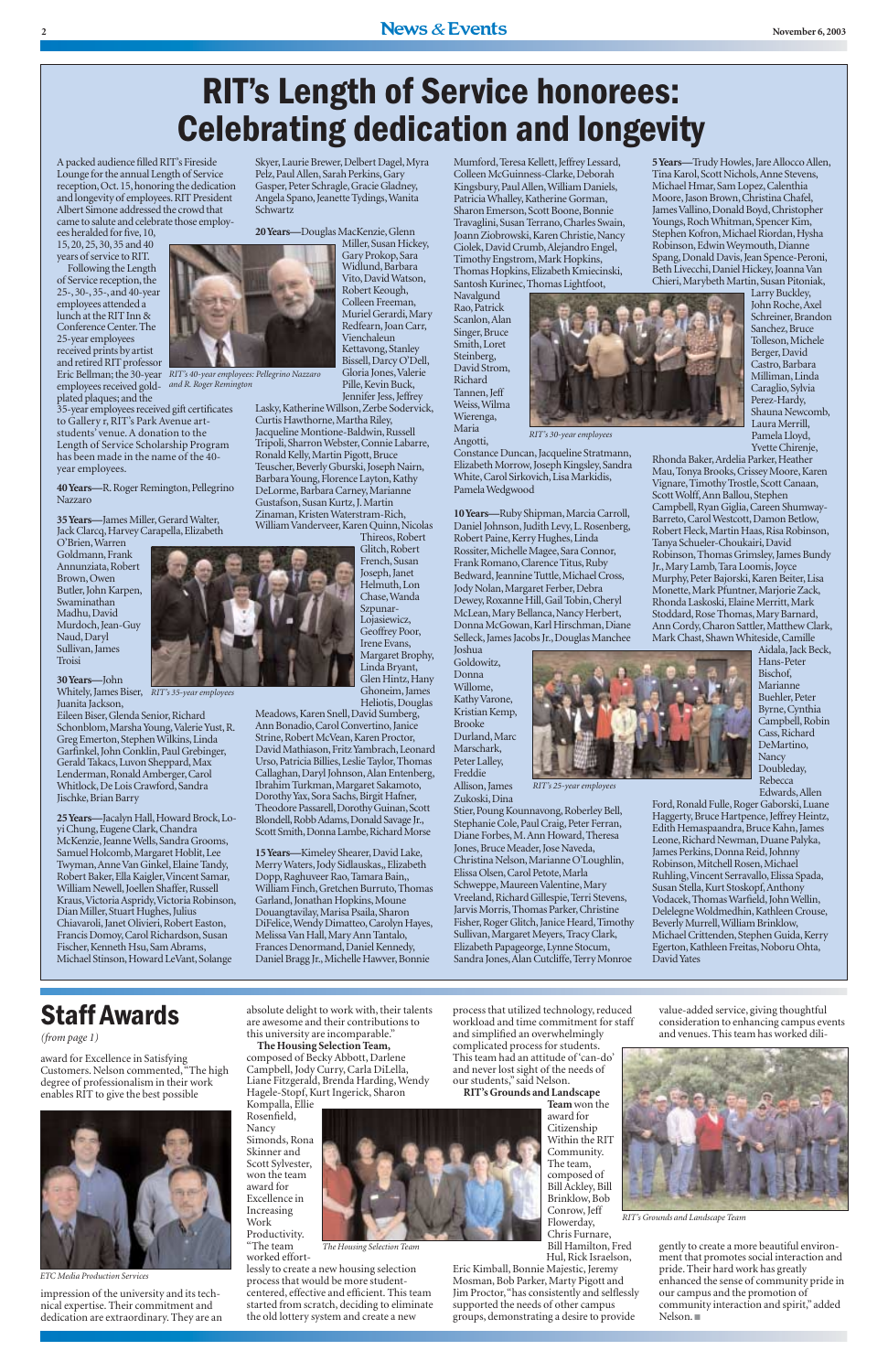### **Breitenbach wins coveted Princess Grace film award**

### **Castellano named head of criminal justice**

#### **A week of music at RIT**

The music department in the College of Liberal Arts will showcase student and faculty talent this month with several free public performances.

Performances include the RIT Concert Band, 7:30 p.m., Thursday, Nov. 6; RIT Choral Ensembles, 3 p.m., Sunday, Nov. 9, with a reception to follow; the RIT Philharmonia, 8 p.m., Monday, Nov. 10. All performances will be held in Ingle Auditorium, SAU. For more information, call 5-6095.

#### **Programming battle**

RIT student computer programmers are gearing up for a "battle of the brains."

The B. Thomas Golisano College of Computing and Information Sciences will host the ACM International Collegiate Programming Contest on Saturday,Nov.8.Teams from 15 colleges and universities—including Harvard University,MIT and Brown University —will participate in this regional competition. Students are competing for an opportunity to take part in the 2004 World Finals, to be held next spring in Prague, Czech Republic.

#### **ITS speaker seminar**

The annual event, sponsored by the Faculty-in-Residence Program through the Center for Residence Life, gives RIT faculty and staff a chance to celebrate finals with students by providing breakfast and an opportunity to interact with students outside of the classroom.

Kristy Mooney Graves will be the keynote speaker for the next seminar series sponsored by Information Technology Services. She will discuss "How Learning Development Center Staff Utilize Speech Recognition Software for Teaching and Learning," from 2 to 4 p.m. on Nov. 10, in the Carlson Learning Center, room 1275.

For more information, or to register, call Michele Cometa at 5-2246.

#### *Deafening* **book signing**

RIT's Campus Connections is sponsoring a lecture and book signing by Frances Itani, author of *Deafening*. The event will be held from 4 to 6 p.m. on Nov. 11 in the Lyndon Baines Johnson building, room 2590. Itani spent six years researching and writing *Deafening*, a novel she wrote to honor her late deaf maternal grandmother. For more information, call 5-2504.

### **Midnight Breakfast**

Finals are rapidly approaching, which means so is the traditional Midnight Breakfast, at 10 p.m. on Nov. 14 in Grace Watson. Cost for students is \$2.

Faculty and staff volunteers are needed. Contact Lorraine Chambers at 5-6023 or lxcrla@rit.edu.

#### **A call for creativity**

The College of Liberal Arts is accepting sketches for murals to cover the walls of the A-level of the Liberal Arts Building. Drawings must illustrate one of 28 quotations listed on the promotional flyers posted around campus or available from the project organizers listed below. A jurying process will select eight winners.Selected students will be given a \$200 stipend. Sketches must be dropped of at the offices of Diane Forbes,(George Eastman Building, room 3197) or Zerbe Sodervick (James E. Booth Building, room 2284) by Friday,Nov.14,along with a \$2 entry fee per sketch. For more information, contact Forbes at 5-6765 or Sodervick at 5-4977.

#### **Earth Images exhibit**

Photographs by Tom Barker, professor of applied statistics in the John D. Hromi Center for Quality and Applied Statistics, are featured this month in an exhibit, *Earth Images: Photographs by Thomas B. Barker,* at earthtones coffee house,1217 Bay Road in Webster. For more information, visit www.rit.edu/~tbbeqa/Photo.htm.

Travis Breitenbach is ready to take one on the chin. The RIT student filmmaker expects to grow a beard—a mustache, too—for his senior thesis production,*A Kiss Without a Mustache is Like Egg Without Salt.*Breitenbach says the documentary will explore the history and culture of facial hair*.*

"The razor is the most commonly used tool among American men," he reflects. "It's used even more often than the toothbrush, unfortunately."

Breitenbach can count on some financial assistance for his imaginative project after winning the Princess Grace Award an annual salute to top young aspiring artists in theater, dance and film. The honor comes with a \$2,000 grant.

This is the fourth consecutive year that an undergraduate student from the School of Film and Animation has received the Princess Grace Award. It's the fifth such honor for the school overall. Breitenbach, whose entry featured a collection of his previous films, was chosen by SOFA



faculty to be this year's sole RIT undergraduate representative.

"Even receiving the nomination from faculty to apply for this award was quite an



honor," he explains."Looking back on it all, I'm very proud to realize what I've accomplished."

Breitenbach is a talented young artist with "a sly and intelligently playful spirit," says Howard Lester, SOFA chair. Lester believes the school's recent run of Princess Grace Awards highlights the quality of its program.

"Four years in a row! What other undergraduate film and animation program has achieved that level of recognition?"

The awards are made possible by the Princess Grace Foundation-USA. During her lifetime, Princess Grace of Monaco helped many aspiring artists pursue their career goals.That inspired her family to create the foundation in her memory.

The award has inspired Breitenbach to maintain his career focus. After graduation, he'll pursue work doing field production for documentaries with the potential for travel to foreign countries. ■

*Travis Breitenbach*

#### *HANDS-ON EXPERIENCE ...*

*Lucius "Bob" Gordon, RIT trustee emeritus, left, and President Albert Simone congratulate each other after laying several bricks for the new Gordon Field House and Activities Center. During a tour of the developing facility, project managers invited the men to lend a hand in the construction.*

*Approximately 130,000 bricks,plus 1,500 tons of steel and 20 miles of wiring,are being used to build the field house, which will be completed in spring.The facility is named after Gordon in honor of his \$5 million in gifts and various commitments to the project.*

RIT President Albert Simone joined members of Greater Rochester Enterprise, a public-private economic development organization, to announce, on Oct. 20, results of a study on the Rochester region's potential to become a hotbed for fuel-cell technology research and manufacturing. Citing the region's strength in university research, critical mass of skilled workers, particularly in engineering, and presence of major companies, the study concludes that Rochester may be an ideal place for the fuel-cell industry to locate.

"This is an exciting time," says Simone, highlighting some of RIT's already existing fuel-cell research initiatives in the Kate Gleason College of Engineering, College of Science, Center for Integrated Manufacturing Studies and College of Liberal Arts."We are committed to working with GRE, our area companies, community leaders and elected officials to make Rochester a hub for the fuel-cell industry."

Fuel cells create electricity from hydrogen and oxygen with only heat and water as by-products. They can be used to power zero-emission cars and buses, stationary items such as homes, portable electronic devices and more. General Motors Corp. and Delphi Energy and Engine Management Systems already operate automotive fuel-cell research centers in the Rochester area.

"Fuel cells have the potential to be an important contributor to the economy of upstate New York by attracting businesses and creating new jobs,"says Michael Finney, GRE president and chief executive. ■



Thomas Castellano joined RIT this fall as the new chair of the criminal justice department in the College of Liberal Arts.

Castellano comes to RIT after nearly 20 years at Southern Illinois University in Carbondale and brings with him a passion for social justice issues and research that evaluates and assesses "the impact of crime control policies on people's lives."

In an article that will run in next month's



*Criminology*, Castellano and his co-authors evaluate the impact of "super max" security prisons on prison violence. The use of super maximum security prisons, a trend dating to the early 1980s, locks up the "worst of the

worst" in closed, sensory-depriving situations, giving guards total control of

inmates without human contact.

Castellano is taking a closer look at the Illinois data in a related study to determine whether the reduced inmate-on-staff violence resulted from the super max prison that opened in 1998 or was an effect of a crackdown in the Illinois prison

system in the mid 1990s following a series of scandals regarding the prevalence of gangs, drugs and contraband in prison.

In another ongoing study, Castellano questions the ethics of privatizing prisons and treating inmates and staff as commodities.

He attributes the packed prison systems to a lack of political leadership, the influence of the conservative movement in the United States and politicians' ability to promote fear through the media.

"We have this machine—the criminal justice prison industrial complex—that generates value to a certain segment of the population," he says."The machine won't go away unless there's a sea change in how we think of crime and punishment."

A former member of the Southern Illinois Restorative Justice Action Committee, Castellano is a proponent of a movement that looks at crime differently. Restorative justice—as opposed to the retributive system currently in place involves the community in determining the harm done by a crime, the source of

the harm and how to repair it.

"Crime is best addressed at the community level with government supporting and guiding local citizens in their attempts to promote safe, secure communities through community policing, drug courts and community corrections." ■

*Thomas Castellano*

*CELEBRATING THE UNITED NATIONS ... The U.N. flag flew over the RIT campus on Oct. 24 to commemorate the anniversary of the founding of the United Nations in 1945.Above, Bill Larsen, associate professor of civil engineering technology and advisor to the RIT Caribbean Students Association, and Natesha Greaves, fifth-year industrial and systems engineering major and president of the association, prepare to raise the flag. Larsen is past president of the United Nations Association of Rochester.*

#### **Four Presidents Award nominations due**

Nominations are being sought for the second Four Presidents Distinguished Public Service Award. The award was established by Alfred Davis, vice president emeritus, to celebrate his 65 years of distinguished service to RIT. The award will recognize exemplary public service by a current member of RIT's faculty or staff.

The awards committee is seeking nominations by Nov.21.Please send your nomination forms to the Office of Government and Community Relations. This linkwww.rit.edu/gcr—will take you to the Government and Community Relations Web site where you will find two selections for nomination form downloads.

#### **Gallery r exhibit runs through Nov. 23**

An opening reception for Gallery r's newest exhibition,"The Gesture in Art: RIT's Graduate Art Students, will be held from 7 to 9:30 p.m. on Friday, Nov. 7. The show runs through Nov. 23, and offers a close look at the concepts and media explorations by RIT's CIAS graduates in MFA and MST programs. Guest curator is artist Tom Lightfoot. For information, call 242-9470 or visit www.galleryr.org.

### **RIT promotes area as fuel cell hotbed**